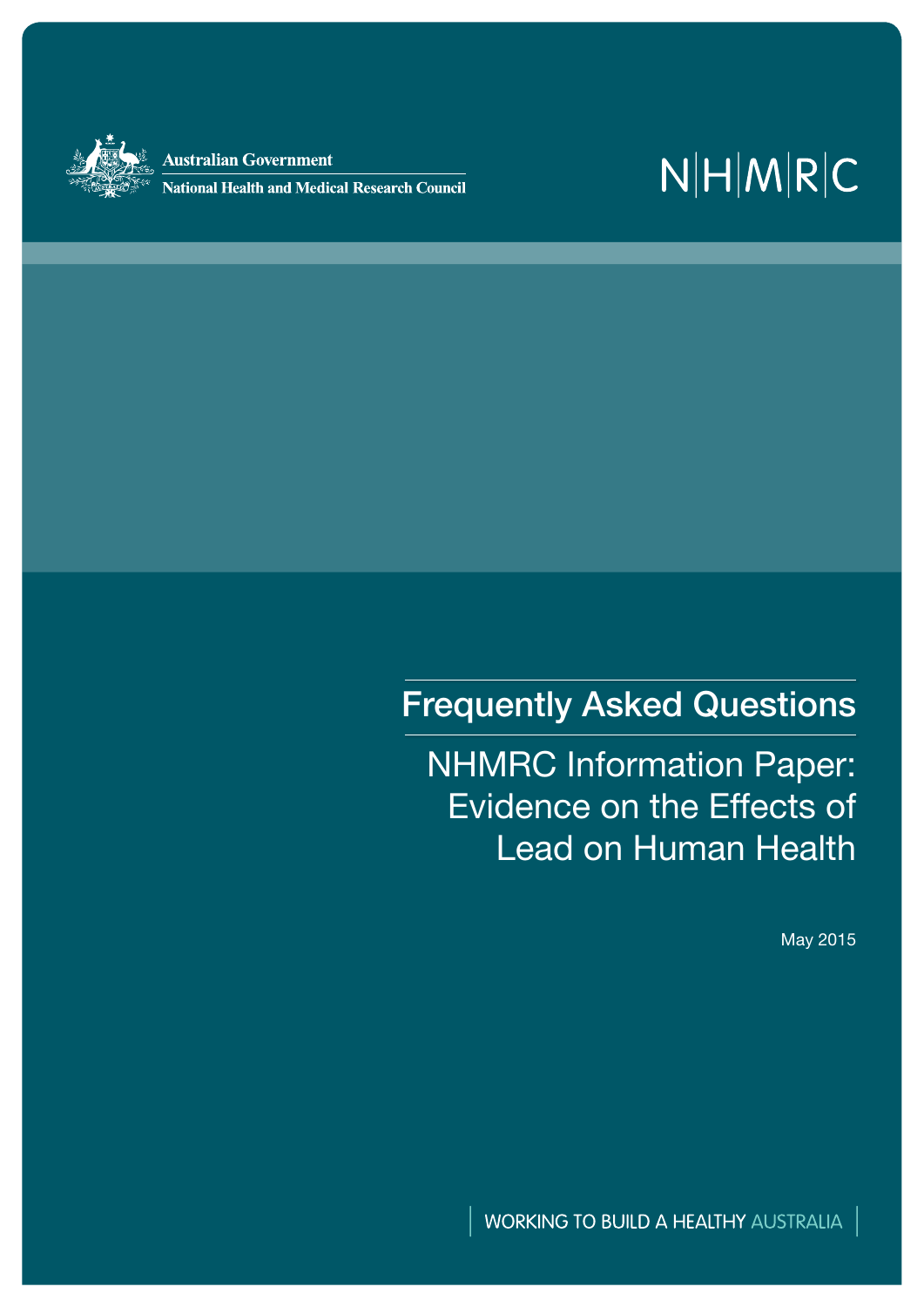#### Publication Details

| Publication title:           | Frequently Asked Questions NHMRC Information Paper: Evidence on the Effects of<br>Lead on Human Health                                                                                                                     |
|------------------------------|----------------------------------------------------------------------------------------------------------------------------------------------------------------------------------------------------------------------------|
| Published:                   | May 2015                                                                                                                                                                                                                   |
| Publisher:                   | National Health and Medical Research Council                                                                                                                                                                               |
| NHMRC Publication reference: | EH58D                                                                                                                                                                                                                      |
| Online version:              | www.nhmrc.gov.au/guidelines/publications/eh58                                                                                                                                                                              |
| <b>ISBN Online:</b>          | 978-1-925129-39-7                                                                                                                                                                                                          |
| Suggested citation:          | National Health and Medical Research Council. 2015 Frequently Asked Questions NHMRC<br>Information Paper: Evidence on the Effects of Lead on Human Health. Canberra: National Health<br>and Medical Research Council; 2015 |

#### Copyright

© Commonwealth of Australia 2015



All material presented in this publication is provided under a Creative Commons Attribution 3.0 Australia licence (www.creativecommons.org.au), with the exception of the Commonwealth Coat of Arms, NHMRC logo and content identified as being owned by third parties. The details of the relevant licence conditions are available on the Creative Commons website (www.creativecommons.org.au), as is the full legal code for the CC BY 3.0 AU licence.

#### Attribution

Creative Commons Attribution 3.0 Australia Licence is a standard form license agreement that allows you to copy, distribute, transmit and adapt this publication provided that you attribute the work. The NHMRC's preference is that you attribute this publication (and any material sourced from it) using the following wording: Source: National Health and Medical Research Council.

#### Use of images

Unless otherwise stated, all images (including background images, icons and illustrations) are copyrighted by their original owners.

#### Contact us

To obtain information regarding NHMRC publications or submit a copyright request, contact:

E: nhmrc.publications@nhmrc.gov.au

P: 13 000 NHMRC (13 000 64672) or call (02) 6217 9000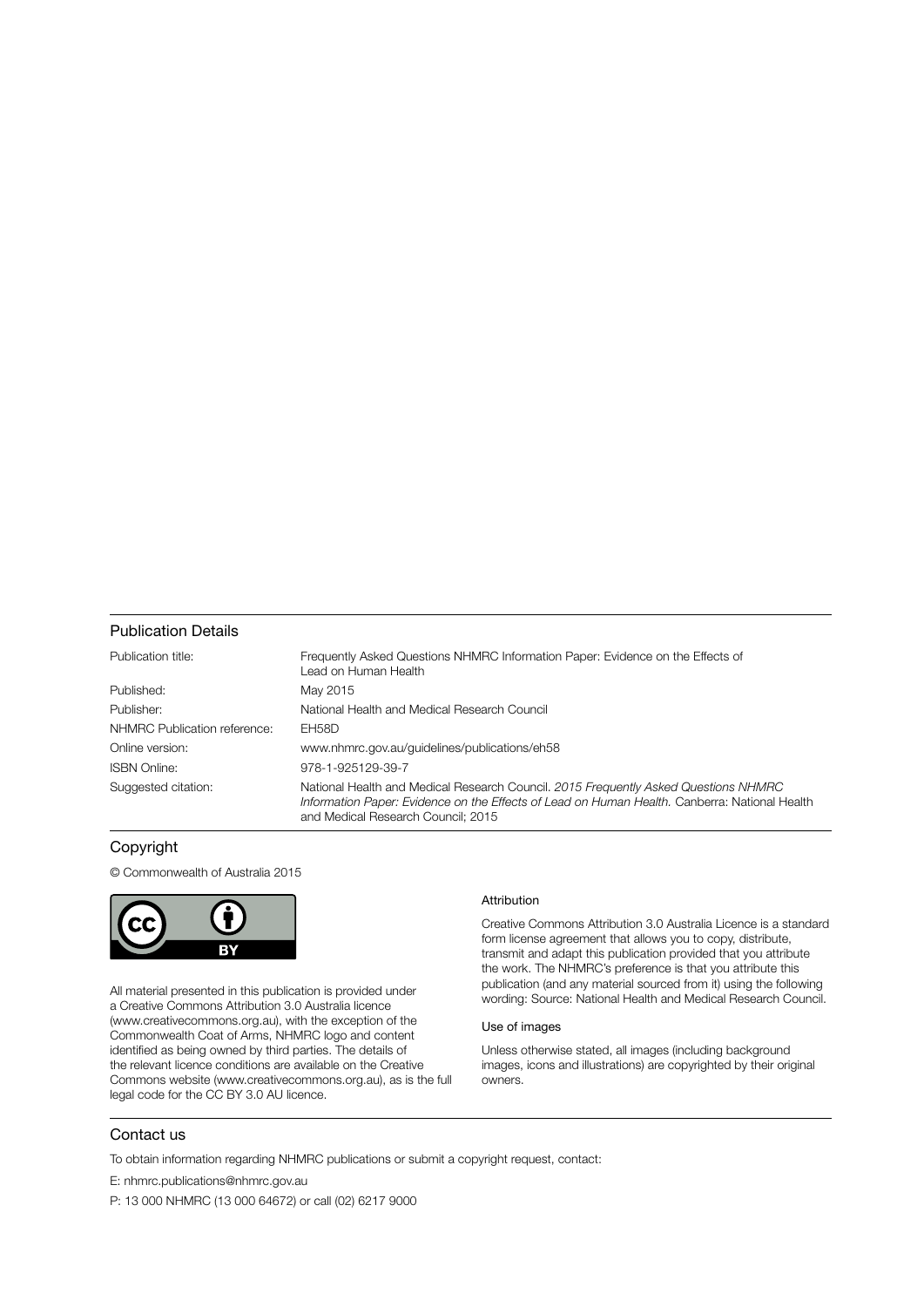# Lead – Frequently Asked Questions

Lead and lead compounds are not beneficial or necessary for human health, and can be harmful to the human body when swallowed or inhaled. Everyone should avoid contact with lead in homes, communities and workplaces by taking care when performing activities that could expose them to lead. This document has been developed by the National Health and Medical Research Council (NHMRC) to provide practical advice on strategies people can take to reduce their risk of lead exposure. Information relating to the health effects of lead can be found in NHMRC's Information Paper: Evidence on the Effects of Lead on Human Health.

### What is lead and where is it found?

Lead is a naturally occurring metal found in the earth's crust and has a wide variety of uses in manufacturing due to its properties of being soft, malleable and corrosion resistant. Lead is a stable element and does not degrade, so it remains in dust and soil for many years unless it is deliberately removed.

Most people in Australia live in places where there are very small amounts of lead in food, drinking water, air, dust, soil and products. Most of this lead is left over from previous times when lead was much more common in products used in the household and throughout the community.

### What are sources of lead exposure?

Although the use of lead in petrol and paints in Australia has been restricted, it may still be found in some fuels (aviation gasoline for piston engines and some racing fuels) and paints and finishes on some products (e.g. cars and boats). Lead is still used in lead-acid batteries and some ceramic glazes.

In some residential areas, soils still contain lead deposited from traffic fumes over many years (when commercial petrol contained lead) or from lead paints. When old houses and buildings are renovated and lead paint is stripped or sanded, people living or working inside and nearby can be exposed to lead. Drinking water may contain small amounts of lead from pipes, solder and fittings that contain lead.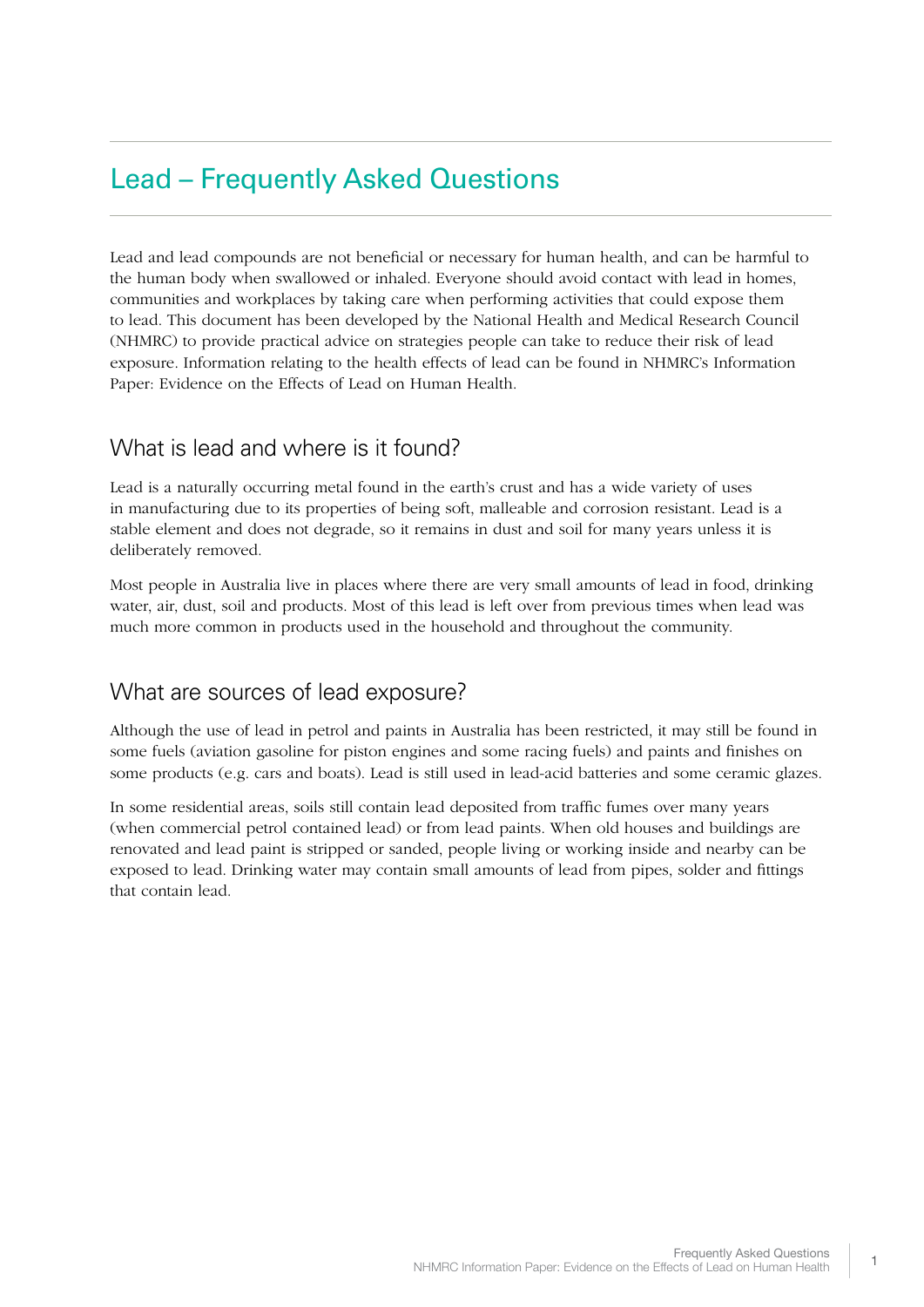### Sources of lead in Australia:

#### In the home

- Food or drink containers made with lead: lead crystal, pewter, ceramic cookware – especially if it was improperly fired (e.g. imported tagines)
- Imported toys containing lead or coated with lead-based paints
- Imported 'traditional' medicines
- Imported jewellery
- Imported cosmetics
- Old iron enamelled bathtubs, old pipes, solder and plumbing fittings
- Soil contaminated with lead
- Dust contaminated with lead
- Fishing sinkers
- Curtain weights

#### **Activities**

- Restoring homes, boats, cars and furniture that are coated with lead-based paints
- Glazing and firing pottery
- Soldering (radiators, stained glass, electronics)
- Casting lead (e.g. to make ammunition, fishing sinkers)
- • Burning of lead-stabilised plastics or materials coated with lead-based paints
- Recycling of objects containing or coated with lead products (e.g. motor vehicle bodies, batteries, electronic equipment)
- Eating animals hunted using lead shot
- • Exposure to lead dust at shooting ranges
- Lead mining and smelting, other industries that use lead

### Why are children and babies at the greatest risk of harm from lead?

The possibility of health effects from lead is higher for children and babies (including unborn babies) than for adults. This is because their bodies are smaller and their brains are developing rapidly. Small children are more likely than adults to swallow small amounts of lead, because they put things in their mouths, touch dusty surfaces indoors and outdoors, and touch their mouths more. Children and babies also absorb and store a greater amount of ingested lead than adults.

### How does lead get into my home?

Lead dust can cling to skin, hair, shoes and clothing and can be carried indoors. Some residential areas still contain lead deposited from traffic fumes over many years. Soils containing lead may stick to shoes and be brought inside. Lead dust can also be generated from within the home as a result of peeling or cracking of lead-based paints.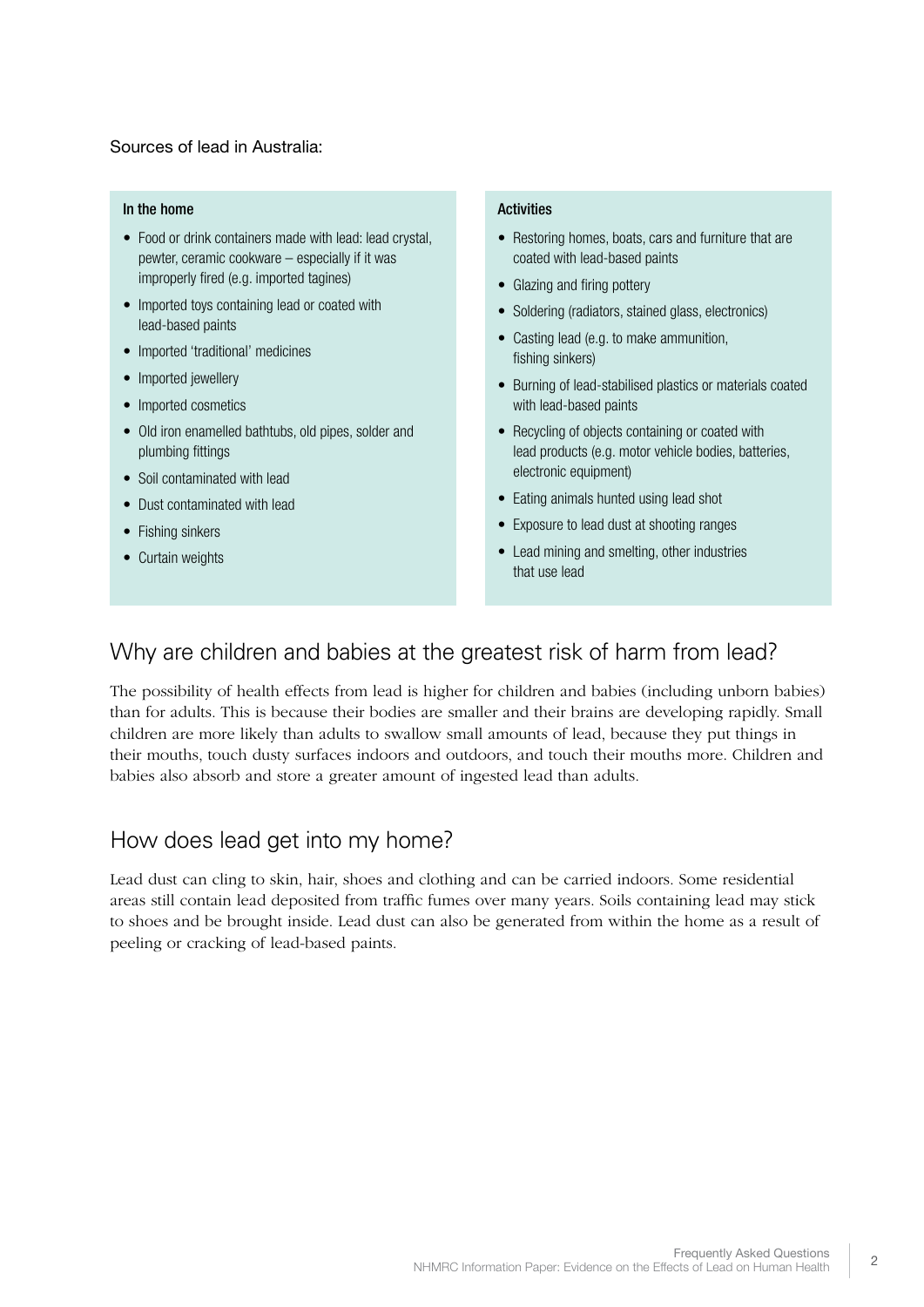### How can I tell if my home contains lead based paint?

In Australia, the recommended amount of lead in domestic paint has declined from 50% before 1965, to 1% in 1965. In 1992, it was reduced to 0.25%, and in 1997 it was further reduced to 0.1%.

Lead in house paint is a problem only if it is damaged or disturbed, or is in a location where it can be chewed by young children. Paint in good condition that is not flaking or chalking, or is covered by well-maintained lead free paint is not a hazard in itself.

Lead test kits are available from hardware stores which can provide an indication of whether lead is present in your home.

### What should I do if my home contains lead based paint?

Anyone painting a house or doing maintenance that could disturb paint containing lead should avoid exposing themselves and their families, neighbours and pets to its hazards.

Renovation of lead painted surfaces must be done without generating dust that can spread to other areas of the house. This should be undertaken when children are not present. If this is not possible, a temporary solution for poor or degraded paint is to cover it over with new paint, until such time as a full and proper dust free renovation can be conducted. Removing leaded paint from the home can often result in a more immediate hazard than simply leaving the painted area intact.

Ideally, homes with paint containing lead should be assessed and remediated by trained professionals. The Australian Government Department of the Environment has published a 6 step guide to painting homes where lead based paint has been used. The guide can be accessed by following this link: <http://www.environment.gov.au/protection/publications/lead-alert-six-step-guide-painting-your-home>

### What types of hobbies may introduce lead into the home?

Some activities may introduce lead into the home. Hobbies such as renovating old cars, leadlighting, pottery glazing, soldering, or manufacture of lead sinkers may result in lead contamination. People should avoid conducting these activities in the home, or if this is not possible, conduct these hobbies safely by minimising dust, keeping children away from work areas, cleaning up after use (wet wiping, vacuuming, disposing of debris safely), washing well, and laundering.

### What kind of imported products can contain lead?

Be aware that some items imported from overseas (especially in developing countries) may contain lead, for example, cosmetics such as kohl, kohal or surma, toys and jewellery.

Imported dietary supplements and complementary and some alternative/traditional medicines have also been known to contain high levels of lead.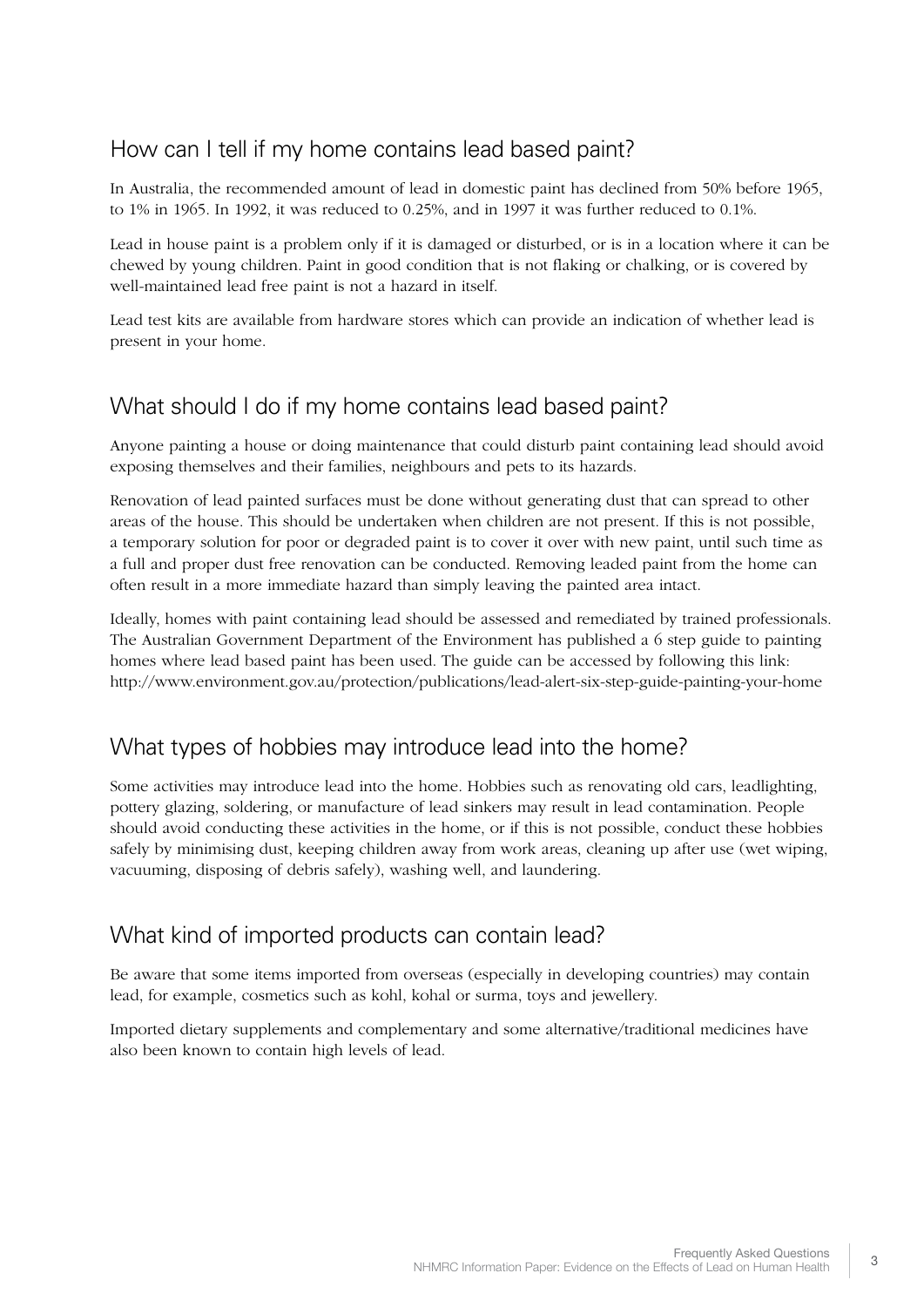### What types of workplace environments are potentially dangerous sources of lead exposure?

Some occupations involve working with lead which may place workers at greater risk of lead exposure. These occupations include:

- alloying and casting (such as brass casting)
- battery recycling, radiator repairs, or soldering
- manufacture of electronic equipment, certain glass and crystal, ammunition, pigments, ceramic glazes, or pewter jewellery
- • other activities that involve working with lead-based products such as lead sheathing and flashings, pigments for pottery or paint and fire assay (cupellation)
- lead mining and smelting, or other industries that use lead.

People working with lead should follow their employers' workplace health and safety guidelines on the safe handling of lead to minimise their risk of exposure. Care should be taken to avoid bringing lead home from work on cars, clothes, bags, or other personal items such as mobile phones. Showering, washing hair and cleaning under finger nails before coming home from work will help to reduce the likelihood of exposing family members to lead. Work wear exposed to lead should be washed and kept separate from other clothing.

In Australia, the regular monitoring of blood lead levels of workers likely to be exposed to lead is required by legislation. The legislation also requires that workers found to have blood lead levels above certain values should be protected from further exposure (for example, by being moved out of the workplace or away from contact with lead).

### What should I do if I live in a lead-exposed environment such as near a mine or smelter?

People working in or living near lead mines and lead smelters can be exposed to higher levels of lead than are found in other areas. These industries produce air pollution that contains lead, which contaminates the local dust and soil. Exposure to lead has been documented in the communities of Port Pirie (South Australia), Mount Isa (Queensland), Broken Hill (New South Wales), Lake Macquarie (New South Wales), Goulburn (New South Wales) and Esperance (Western Australia).

In lead exposed environments, such as near lead mines or smelters, additional measures may be needed to avoid exposure to lead. Children may require regular hand and face washing and drying to remove dust and soil contaminated with lead, so the lead is not accidentally swallowed. Play areas and indoor surfaces should be kept clean and free of dust to reduce the risk of children ingesting lead. Rain water and soils may also be contaminated with lead in these areas.

Local health authorities in these areas provide specific information and run programs to monitor and reduce people's exposure to lead. It is important that people living near lead mines or smelters follow the advice of local health authorities in these areas.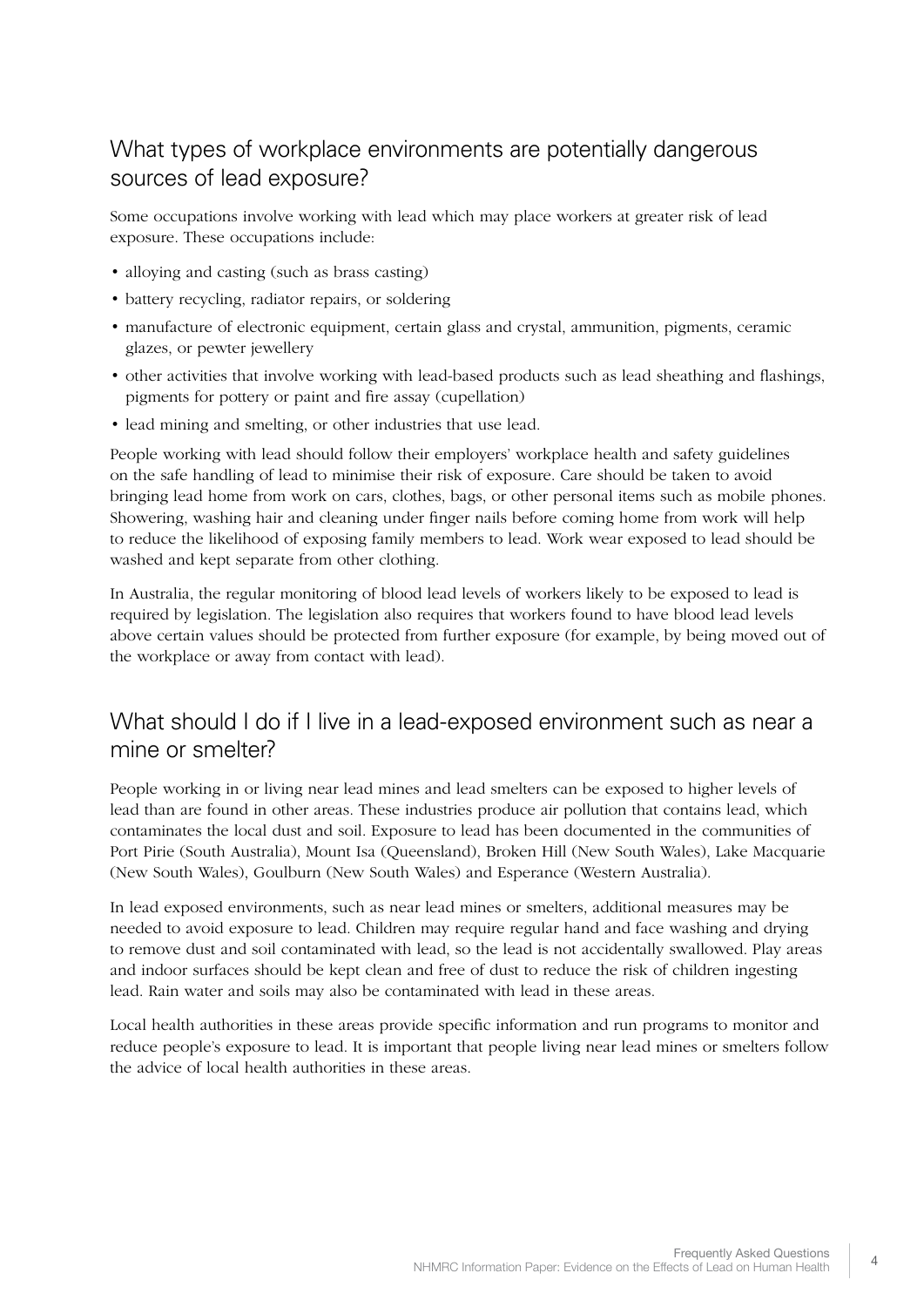### Can good nutrition reduce my lead absorption?

It is important to have a diet containing adequate calcium and iron since these lower the absorption of any lead that is accidentally swallowed. Good foods include milk, red meat, nuts, legumes and leafy green vegetables.

Be aware that ceramic and pottery products purchased from developing countries can contain lead, which can leach into food when used for cooking or storage. Do not use these for food purposes unless you are confident they do not pose a lead hazard.

### What should I do if I'm concerned about my blood lead level?

If you suspect that you or your child has been exposed to lead, contact your doctor or local health department.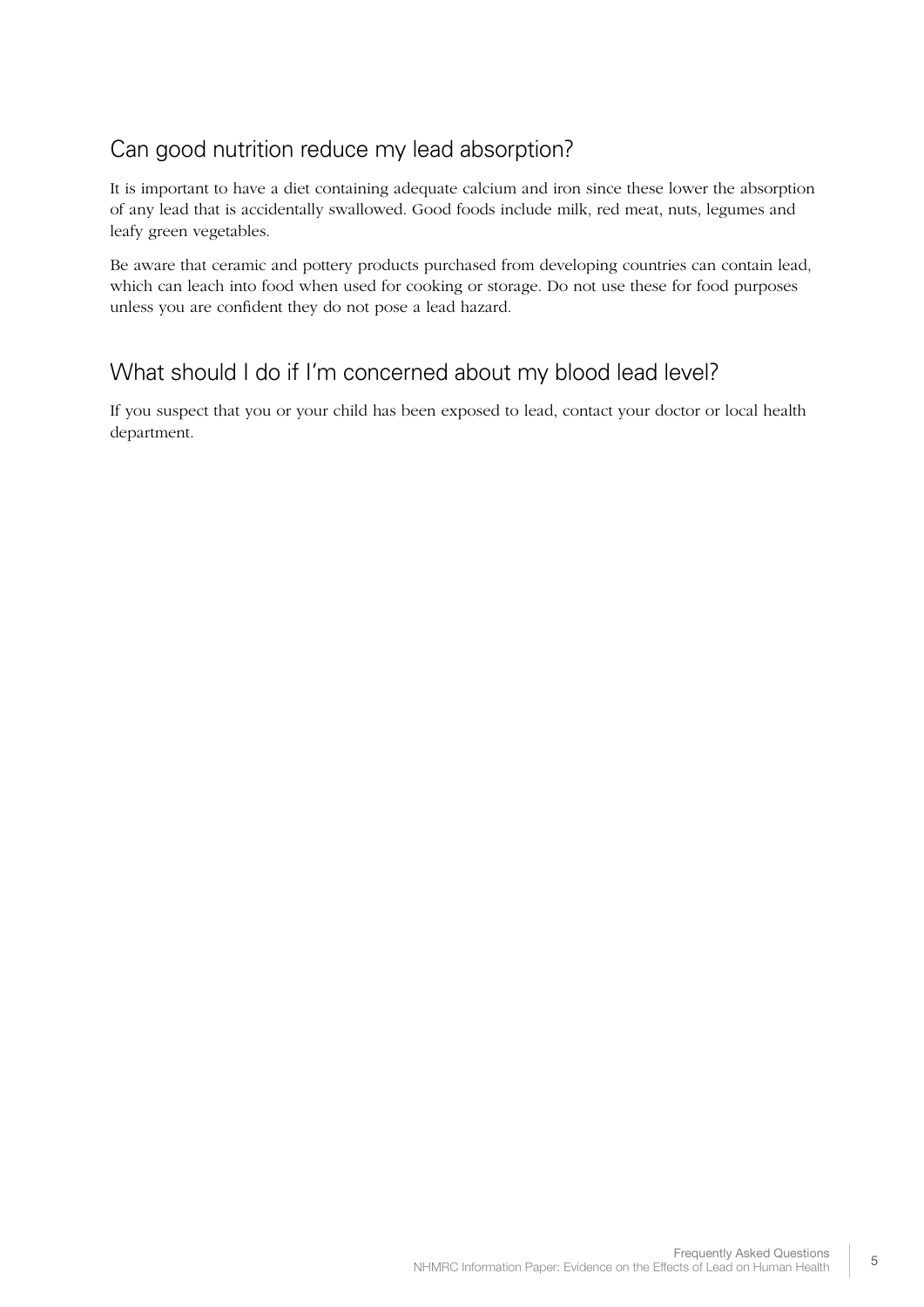# Links to practical advice for minimising lead exposure

#### National

NHMRC information on the health effects of lead: <https://www.nhmrc.gov.au/your-health/review-lead-exposure-and-health-effects-australia>

Workplace lead safety standards: [http://www.safeworkaustralia.gov.au/sites/swa/about/publications/pages/](http://www.safeworkaustralia.gov.au/sites/swa/about/publications/pages/ns199410controlofinorganiclead) [ns199410controlofinorganiclead](http://www.safeworkaustralia.gov.au/sites/swa/about/publications/pages/ns199410controlofinorganiclead)

Lead Alert – The six step guide to painting your home: <http://www.environment.gov.au/protection/publications/lead-alert-six-step-guide-painting-your-home>

#### New South Wales

Government information on lead exposure in children: <http://www.health.nsw.gov.au/environment/factsheets/Pages/lead-exposure-children.aspx>

Contact information: Ph: 1300 066 055 Email: [ENHWU@doh.health.nsw.gov.au](mailto:ENHWU@doh.health.nsw.gov.au)

### Queensland

Government information on lead paint exposure: [http://access.health.qld.gov.au/hid/AccidentsInjuriesandPoisonings/SafetyintheHome/](http://access.health.qld.gov.au/hid/AccidentsInjuriesandPoisonings/SafetyintheHome/leadPaintExposure_ap.asp) [leadPaintExposure\\_ap.asp](http://access.health.qld.gov.au/hid/AccidentsInjuriesandPoisonings/SafetyintheHome/leadPaintExposure_ap.asp)

Contact information: Ph: (07) 3328 9310 Postal Address: PO Box 2368, Fortitude Valley BC, Queensland 4006 Lead and Mount Isa <http://www.livingwithlead.com.au/>

#### South Australia

Government information on lead: <http://www.health.sa.gov.au/pehs/PDF-files/ph-factsheet-lead-and-your-health.pdf>

Contact information: Ph: (08) 8226 7107 Email: [EHB@health.sa.gov.au](mailto:public.health@health.sa.gov.au) Postal address: PO Box 6, Rundle Mall, South Australia 5000 Lead and Port Pirie <http://www.tlap.com.au/>